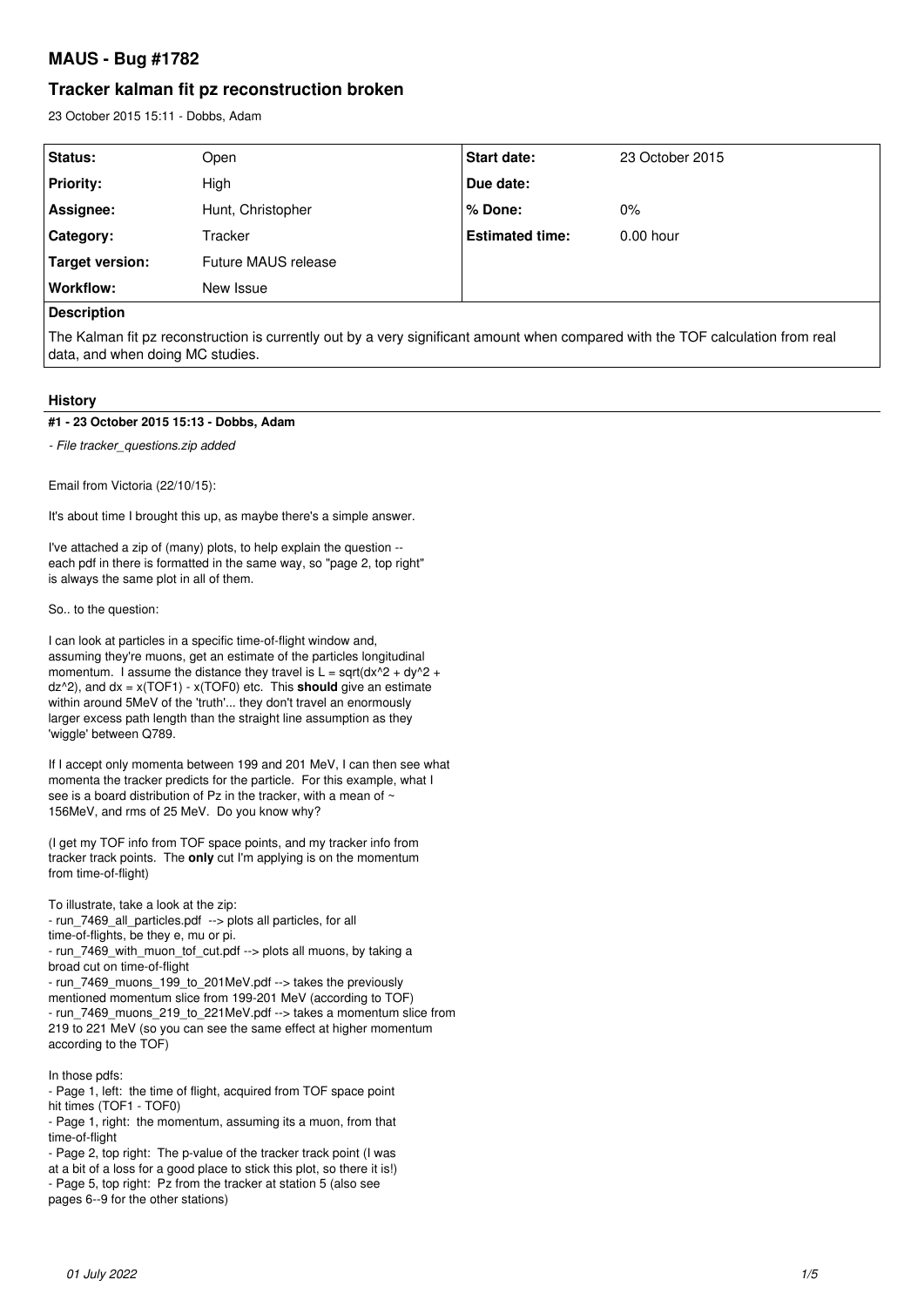Statistics **are** low for a small momentum slice, but it should, surely, still be centred on something closer to what I select at the TOFs. There'll be some momentum loss from air etc (and TOF1), but it looks like a 20MeV effect, which is a bit large...

There's nothing much there correlating Pz in the tracker with x or y (see Page 5, middle & bottom right) -- if large radius particles had gone through the outsides of the diffuser and come in, my gut feeling is that we'd see some funny shape in those distributions.. but it looks flat with Pz. Plus **most** of them shouldn't have gone through the outside of the diffuser, most of them should have gone through the middle where there was nothing (as it was open).

I don't get why the p-values look the way they do, but maybe you can explain that...

Other thoughts: does air in the upstream tracker really screw us up that badly? Does the non-uniform field screw us up? (I suspect it's non-uniform.. M1 & M2 weren't powered and they didn't try and account for it.. nor for the PRY enhancing the field, so it was probably more than 4T)

Is there already a simulation out there with air in the trackers that shows that we **should** expect a 20MeV momentum loss between TOF1 and the tracker?

Chris R. suggested earlier I see if pattern recognition tells the same story, so I will see if I can do that... but in the meantime, I'm just a bit puzzled by how such a tight momentum spread becomes so broad and messy by the time it gets to the tracker.. and do I trust the tracker? (I do **want** to trust the tracker.. but to do that I also need to figure out if 20MeV is expected or not!)

## **#2 - 23 October 2015 15:15 - Dobbs, Adam**

Reply from Chris Hunt (22/10/15)

Hi Victoria,

You've basically written my todo list I think.

The Pz reconstruction genuinely doesn't work. There is a systematic bug (even in MC) that I haven't managed to fix. It gets close - but not close enough, although I didn't think it was out by 20MeV... I have an idea as to the cause but I have had no time to have a good go at fixing it for a quite a while, due to the onslaught of data based tasks.

Same for the p-values there are a few issues floating around that just haven't been looked at yet. I've started using a 0.01 cut as most of the bad tracks end up in the first bin anyway, so that seems fine. Interestingly a lot of the poor track fits are tracks without all 15 trackpoints so I think there is something there that can be easily avoided with some intelligent cuts, at least for the time being.

Personally I don't think the air will really make much difference certainly not 20MeV. Can't remember numbers, but the tracker's not really very long. But the field will be noticeable, as you said not having M2 is a bit of a pain.

Once the CM is over and I can throw the alignment note at people to review I will back onto Kalman to fix those (and other) issues. Sorry its not much use right now, but there just hasn't been enough time/people.

Generally, Patrec seems to reconstruct more reliably, so it may well be a safer choice for the near future, but it is a little less sensitive to noise, etc, as you don't have the p-value type data available at first glance. It would be good to compare. The kalman transverse components have always seemed ok for the most part, but I really would not trust the pz reconstruction.

## **Cheers**

Chris

## **#3 - 23 October 2015 15:16 - Dobbs, Adam**

Reply from Victoria (22/10/15):

Sorry to hear the to-do list is getting longer!

(Though I can't count.. 200 - 156 != a 20 MeV drop, but more like 40!)

Looking at the PDG, we should get ~ 10 MeV loss in the TOF and ~ 0.5MeV in the air between TOF1 and the most upstream part of the tracker. 40 just doesn't fit..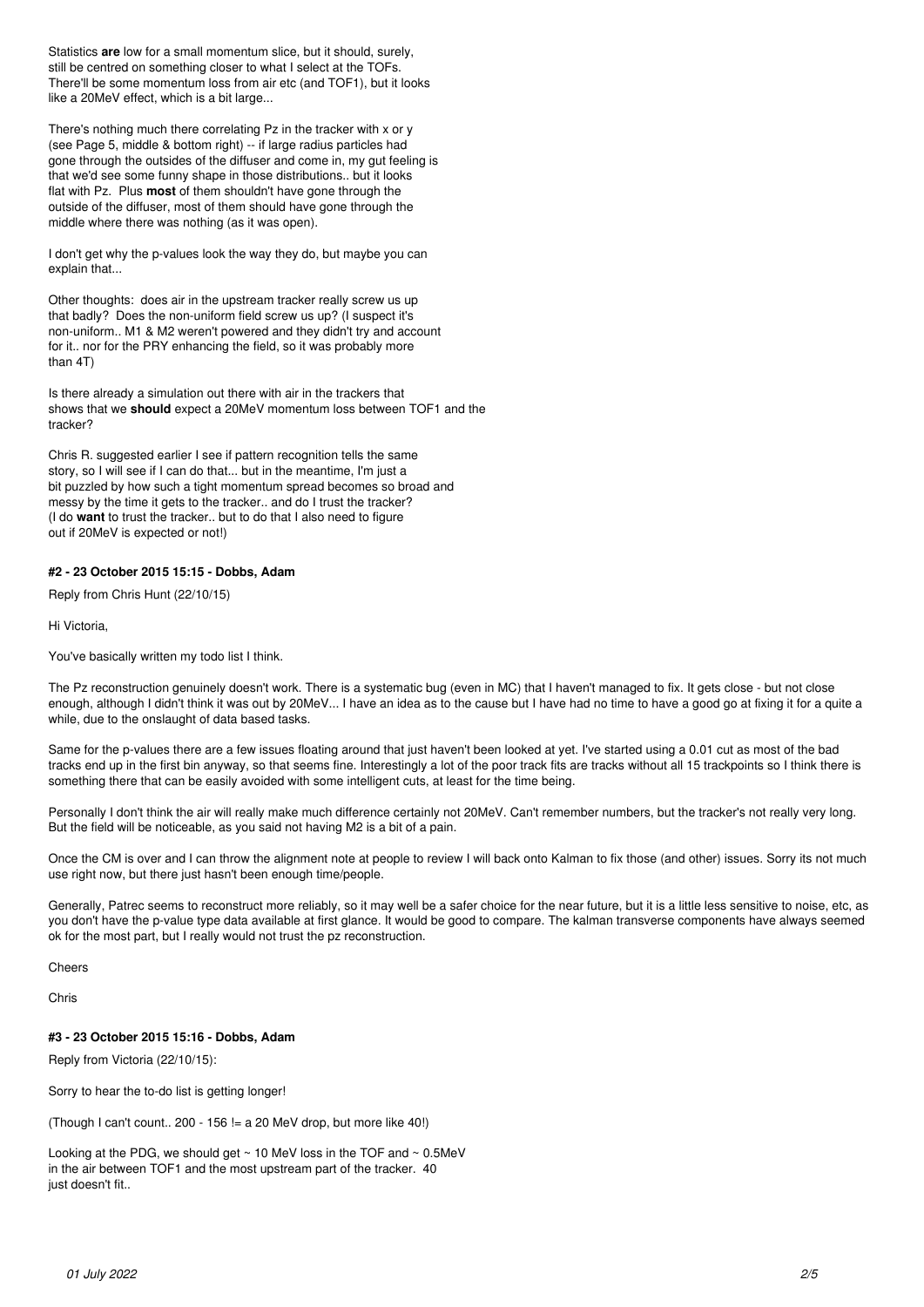Can you see what kind of difference the MC has when you get a chance? …

## **#4 - 02 November 2015 12:14 - Blackmore, Victoria**

- *File run\_7469\_with\_muon\_tof\_cut.pdf added*
- *File run\_7469\_muons\_219\_to\_221MeV.pdf added*

Ken caught a logic problem: Using time of flight between TOF0 and TOF1 gives me **total** momentum, not Pz.

I've added some plots to the end of the giant-string-of-plots to compare P from TOF0-->TOF1, with sqrt( $Px^2 + Py^2 + Py^2 + Pz^2$ ) from the upstream tracker. I've also taken the difference as TOF P - tracker P.

These plots start at page 15 on the attached pdfs (the other plots are the same as attached to the initial issue). If you take a "220" MeV beam according to the TOFs, you still end up with a mean of 187 MeV total P at the tracker. There's still a significant broadening in total momentum (19.6 MeV rms in this case)... so I don't think this problem is magically solved by realising that I was comparing total P with Pz.

#### **#5 - 02 November 2015 14:52 - Blackmore, Victoria**

*- File run\_7469\_muons\_219\_to\_221MeV\_wPvalCut.pdf added*

Insisting that the p-value returned by the track fit is > 0.5 gives the attached plots (which should directly compare to the previous ones). In this case, a 2MeV slice based on the TOFs alone lets us see 1087 particles. After insisting that the p-value from the tracker > 0.5, this reduces to 260 particles.

The difference in total momentum is still on the order of 30 MeV (and the mean could be easily swayed in these small samples).

So.. in addition to the question of why the momentum seems to be so different is the question of why the p-values are all pretty grim? (And am I right to say they need to be bigger than 0.5 or is another value a better threshold?)

#### **#6 - 02 November 2015 15:06 - Blackmore, Victoria**

*- File run\_7469\_muons\_219\_to\_221MeV\_wPvalCut\_0pt05.pdf added*

Durga remembers using a p-value of 0.05, so here's the same string of plots with that as the cut instead. Nothing really changes (though there's more particles in the plot... 619 down from 1087)

#### **#7 - 03 November 2015 11:16 - Dobbs, Adam**

Thanks Victoria, this is very helpful to know (especially the extra info about the p values), your case is made. I believe Chris us now working on this as his top priority...

#### **#8 - 04 December 2015 16:18 - Blackmore, Victoria**

- *File momentum\_comparison.pdf added*
- *File pvalues.pdf added*

So here's the lessons I've learned today:

- 1. I need time and space to write good analysis code
- 2. Under pressure, I write poor analysis code and make stupid mistakes
- 3. People assume that I have (1) and don't check I'm not stuck in (2)

So in the plots beforehand, when I was asking for advice and wondering what I'd done wrong... someone should have said "that's funny... everything's out by a factor 0.8" and I'd have realised that I'd missed a factor of relativistic beta (v/c ~ 0.8 for our muons), and everyone would've been much happier!

I attach a new comparison plot, total momentum for all particles (no cuts) from time-of-flight assuming they're muons (not normalising to the electron peak, as previous plots weren't), total momentum from Kalman, and total momentum from pattern recognition (both at plane 1 of the upstream tracker). This time I remembered to type the vital "P = gamma \* m \* beta" that I always meant to type in the tof calculation...

I've attached the P-value plot because it still looks odd to me and I'd like to understand why it looks the way it does...

(It's nice to be able to think away from the noise of the control room!)

(I hope this makes everyone's weekends better -- if so, I can live with the embarrassment!)

#### **#9 - 04 December 2015 16:56 - Rogers, Chris**

Great news! Well done for figuring it out.

#### **#10 - 08 December 2015 16:57 - Blackmore, Victoria**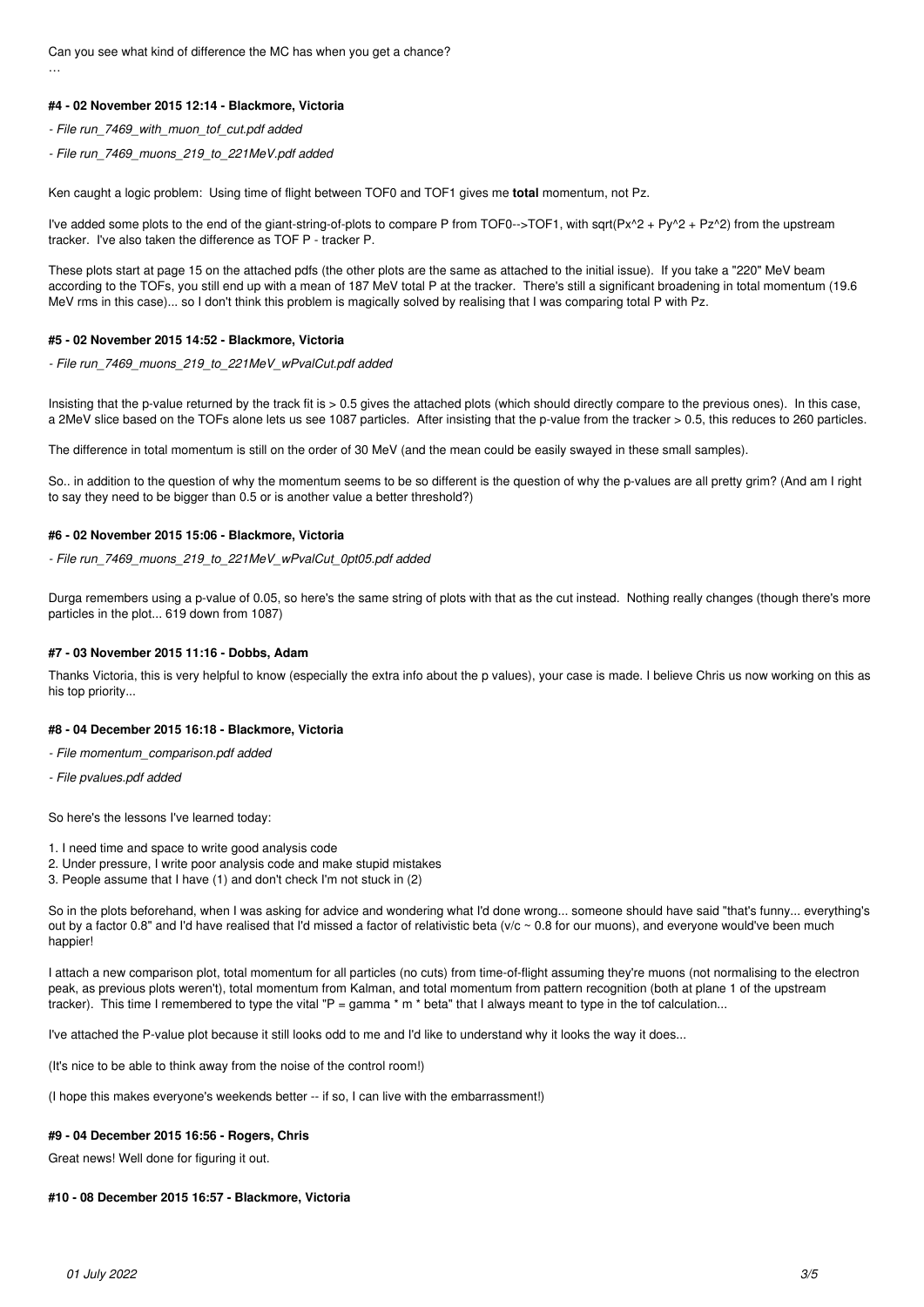*- File pvalues\_a.pdf added*

*- File pvalues\_b.pdf added*

So... looking a bit more into the oddness of the p-values in run 7469

There are two pdf's attached, with the same plots but slightly different cuts:

- **pvalues\_a.pdf** contains plots with p-value cuts (either side of) of 0.05
- **pvalues\_b.pdf** contains plots with p-values > 0.0001 and cuts (either side of) 0.05 -- this was to try and remove the huge peak at zero and get a better idea of the 'double hump' nature of the p-value distribution
- Both of these pdf's have a time-of-flight cut between TOF0 and TOF1, accepting only particles with tof > 26.5ns (and they must all have gone through TOF1 and the upstream tracker)

The plots are as follows:

- page 1: The p-value distribution, taken from MAUS::SciFiTrackPoint->P\_value()
- **page 2:**
	- $\circ$  Top: 2D histogram of (total) momentum at TOF1 and the P-value of the particle at the upstream tracker
	- Bottom: 2D histogram of (total) momentum at tracker plane 1, and the P-value of the particle
- **page 3:**
	- $\circ$  Top left: Px at plane 1 of the upstream tracker and the P-value
	- $\circ$  Top right: Py at plane 1...
	- Bottom left: Pz at plane 1 ...
	- Bottom right: Total P at plane 1 (a repeat of page 2, bottom)
- **page 4:** A lot of histograms for which the legend defeated me...
	- Thin black line: Total P at TOF1, for all particles regardless of their P-value at the tracker (or, if you're looking at pvalues b.pdf, have  $P$ -values  $> 0.0001$
	- Thin green line: Total P at TOF1 for particles with P-value > 0.05
	- Thin red line: Total P at TOF1 for particles with P-value < 0.05
	- Thick black line: Total P at plane 1 of the upstream tracker for all particles regardless of their P-value
	- Thick green line: Total P at plane 1 of the tracker for particles with P-value > 0.05
	- Thick red line: Total P at plane 1 of the tracker for particle with P-value < 0.05
- **page 5:** The histograms from page 4, split into (top) TOF, and (bottom) tracker only plots...
- **page 6:** The histograms from page 4, split into individual plots so you can see the stats boxes more easily
- **page 7:** Correlation between momentum at TOF1 and momentum at plane 1 of the tracker for...
	- o (left) All particles, regardless of their P-value
		- $\circ$  (middle) Particles with P-value  $> 0.05$
		- $\circ$  (right) Particles with P-value  $< 0.05$

I had wondered if the plots on pages 2 & 3 would point to one 'hump' in the P-value distribution being at low transverse momentum and one at high... but it looks like its fairly evenly distributed across the full range.

Can someone tell me how a P-value is assigned to the tracks? (What are the two hypotheses being tested exactly...? Good track fit/bad track fit, or something else?) I'm just generally confused about the shape of the distribution, and its probably because I'm ignorant about how those numbers are assigned...

## **#11 - 08 December 2015 17:45 - Rogers, Chris**

Nb: do you have a correct field map including the effect of iron for the run? Is this something that we (I) should chase?

## **#12 - 09 December 2015 15:25 - Hunt, Christopher**

Hi Victoria,

I've spent a little time returning to the p-value calculation and there are a couple of bugs in it. I've fixed one, and I think I'm about to fix the second, but I'll find out later this week.

In short, the P-value corresponds to the probability of calculating a worse chi-squared than the one returned, given the expected chi-squared distribution for the number of degrees of freedom.

I'm still trying to decide if I have the correct NDF, but the algorithm itself is pretty much fixed in my devel branch.

In theory, the p-value distribution should be flat if we have:Chris Hun

- The correct NDF

- Correct description of the system

- Correct estimation of the errors

I need to push a couple of tracker updates to the merge branch this week. The P-value calculation will be one of them.

# **#13 - 18 December 2015 11:16 - Blackmore, Victoria**

Just a comment on another (related) comparison that I noticed whilst comparing the (3, 200) mu+ beam measured during Step I and run 7469 (which is supposed to be a 3, 200 mu+ beam..